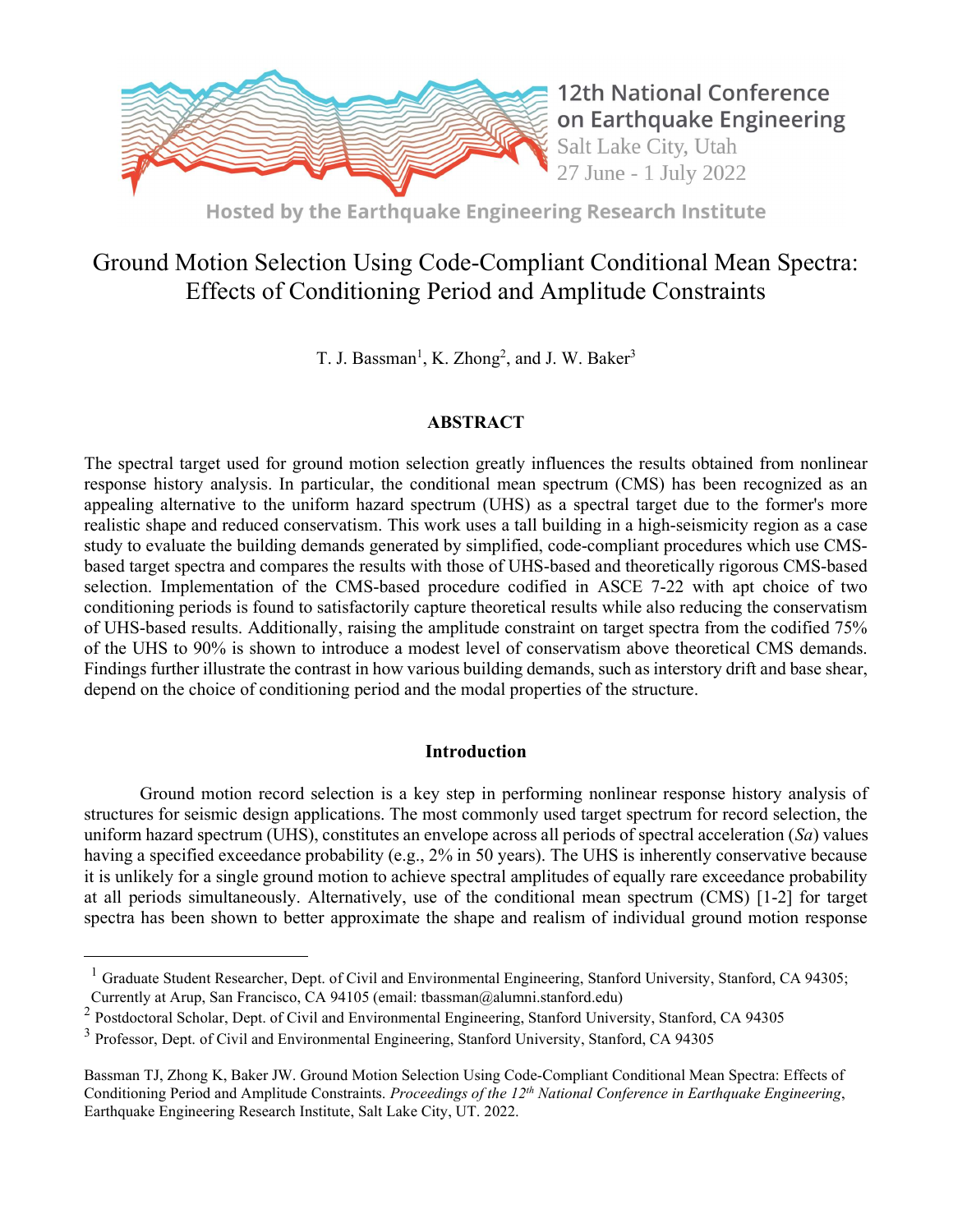spectra. Examples of lowered structural demands obtained using CMS-based target spectra exist [e.g., 3-4] and performance-based tall building design guidelines currently recommend use of CMS over UHS [e.g., 5-6]. However, the effects of simplifying provisions in codified CMS-based selection procedures on the resulting building demands have not been thoroughly investigated.

 Using a tall building located in a high-seismicity region as a case study, this work compares the building demands produced by the simplified CMS-based procedures of ASCE 7-22 [7] and Carlton and Abrahamson ("C&A-14") [8] against the results of UHS-based and theoretically rigorous CMS-based ground motion selection procedures. In particular, we evaluate the effects of different lower-bound constraints on spectral amplitudes (i.e., 75% of the UHS from ASCE 7-22 and 90% of the UHS from C&A-14) and of different choices of conditioning period  $(T^*)$  for CMS-based target spectra. Further discussion of the work presented herein can be found in [9].

# Building of Study

The structure under consideration in this study is a 42-story reinforced concrete core wall building located in Los Angeles, California. It was originally developed as building 1C in the Task 12 report of the PEER Tall Buildings Initiative (TBI) [10] and designed to meet "performance-based plus" design criteria (relative to [6, 11]) at 2475- and 43-year return period shaking levels. Fig. 1 illustrates the two-dimensional OpenSees [12] analysis model of the building. The total seismic weight of the building as-modeled is 200 MN, and its first three natural periods are 4.2s, 1.0s, and 0.5s. Further modeling details are provided in [13].



Figure 1. Diagram of the two-dimensional analysis model of the 42-story concrete core wall building of study, in elevation (left) and section (right). Figure adapted from [10, 13].

#### Target Spectra and Analysis Procedure

The model was subjected to suites of MCE-level ground motions selected in accordance with the CMSbased procedures of ASCE 7-22 and C&A-14. Both procedures allow for a minimum of two target spectra with distinct conditioning periods  $(T^*)$ . In addition, ASCE 7-22 requires that the amplitude constraint only be enforced within a specified range of periods. This period range for the case study building is shown in Fig. 2(a) along with one example pair of ASCE 7-22-compliant CMS-based target spectra. From the numerous possible choices of  $T^*$ , we select three representative pairs to use with each procedure to illustrate the effects on the resulting building demands: {1s, 5s} (preferred choice, based on modal properties and theoretical CMS results of [9]),  $\{0.15s, 9s\}$  (very poor choice), and  $\{3s, 8s\}$  (intermediate choice). Fig. 2(b) and (c) show these three pairs as implemented in accordance with ASCE 7-22 (b) and C&A-14 (c). Suites of 40 ground motions in the one-dimensional horizontal component were selected for each target spectrum according to the algorithm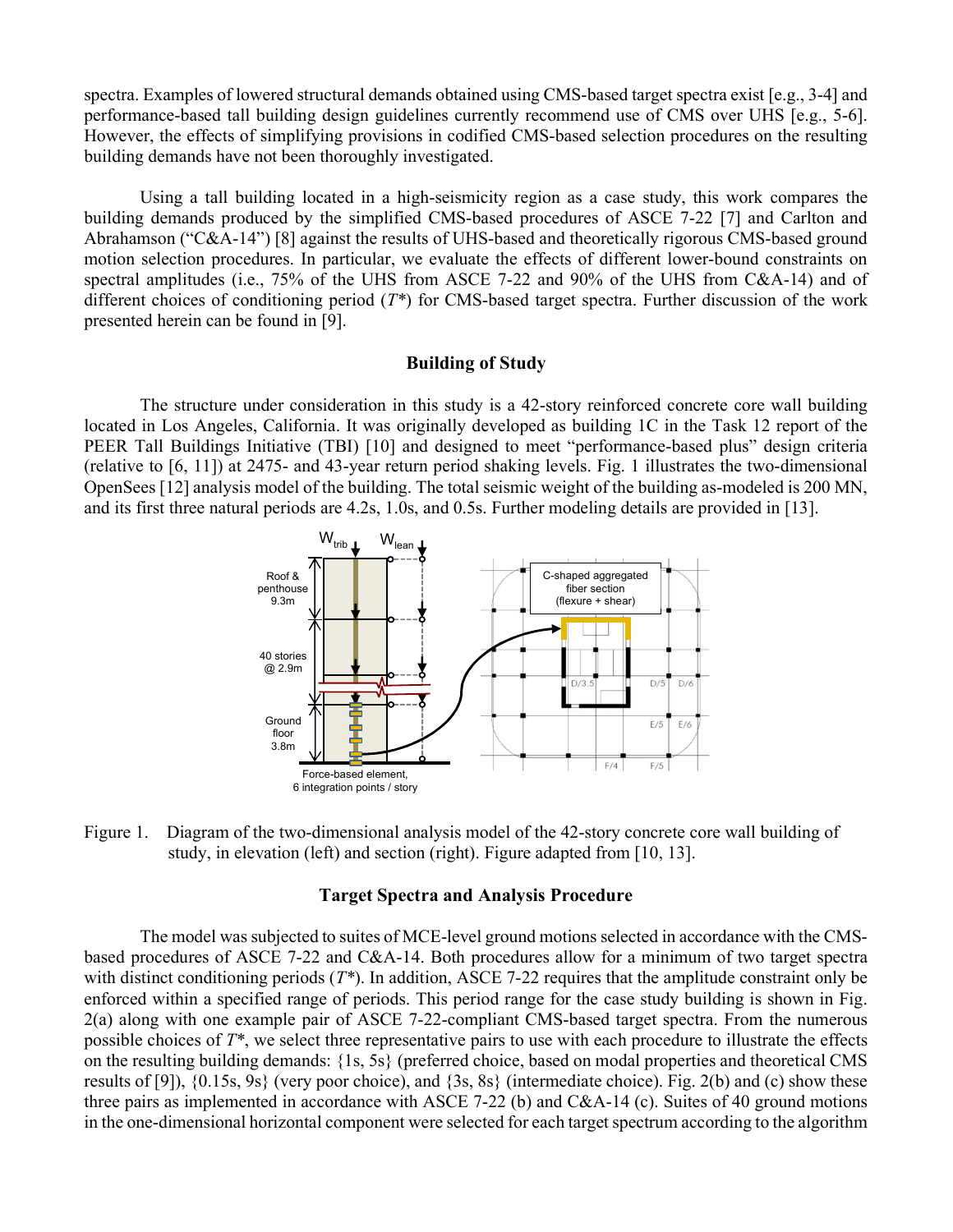of [14] using a subset of the NGA-West2 database [15].



Figure 2. Sets of CMS-based target spectra used for ground motion selection: (a) single pair of target spectra compliant with ASCE 7-22 requirements [7]; (b) all pairs compliant with ASCE 7-22; (c) all pairs compliant with C&A-14 [8]. For reference, dashed vertical lines indicate lower and upper bounds  $T_{LB}$  and  $T_{UB}$  of ASCE 7-22 period range of amplitude constraint.

# Results and Discussion

For each of the 40 ground motions selected per target spectrum, demand envelopes over the building height were constructed by recording peak values of three engineering demand parameters (EDPs) at each story: interstory drift ratio (IDR), story shear (V), and floor acceleration (FA). These EDPs were selected to collectively capture the effects of both short- and long-period modal properties of the structure on various types of building demands. The 40 envelopes over the building height were averaged at each story for each EDP, and the maximum average value across all stories was recorded. These maximum values are plotted in Fig. 3 for the three EDPs, with abscissas corresponding to the  $T^*$  of the respective target spectra and square and diamond markers denoting ASCE 7-22 and C&A-14 results, respectively. Horizontal lines demarcate the demands produced using UHS- and theoretical CMS-based procedures from [9] for reference. We treat the theoretical CMS results as the "true" results of CMS-based ground motion selection in ensuing discussion. As in Fig. 2, vertical lines demarcate the extents of the ASCE 7-22 period range for amplitude constraint.



Figure 3. Maximum building demands produced using ground motion selection procedures based on UHS, theoretical CMS, ASCE 7-22 CMS, and Carlton and Abrahamson 2014 CMS: (a) interstory drift ratio (IDR<sub>max</sub>); (b) base shear ( $B_{\text{aseman}}$ ); (c) roof acceleration ( $RA_{\text{max}}$ ).

 Fig. 3 shows that all demands produced by ASCE 7-22 target spectra sets in this study are lesser in magnitude than the UHS-based demands of 2.64% drift, 42.1 MN base shear (21% of seismic weight), and 1.27g roof acceleration. In particular, the UHS results exceed the demands generated using the preferred and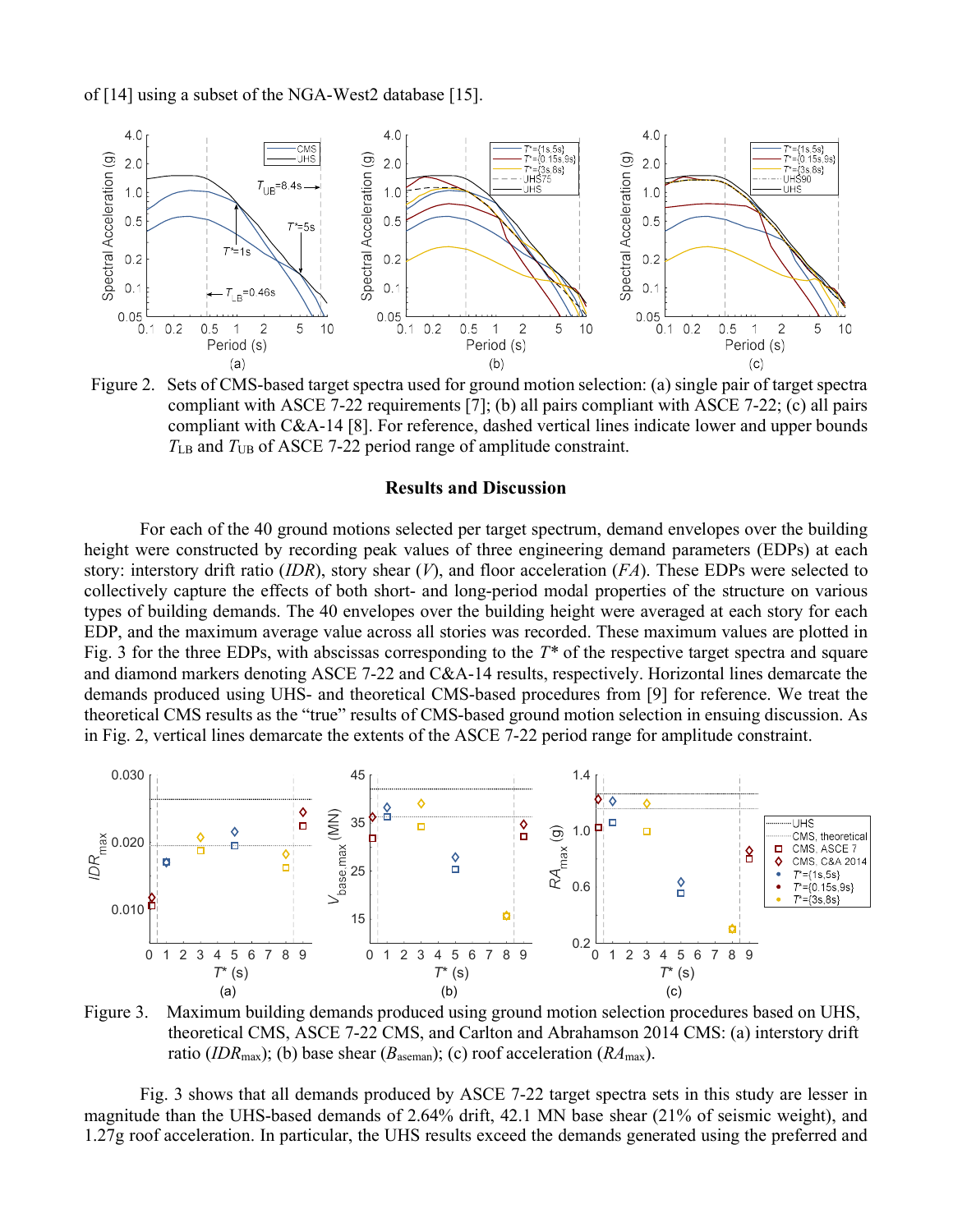intermediate choices of T\* with ASCE 7-22 by 16-35% and 23-41%, respectively. Among ASCE 7-22 target spectra, the preferred set with  $T^*={1s, 5s}$  produced the largest base shear and roof acceleration demands, and the second-highest drift demand. These results satisfactorily corroborate those of the theoretical CMS procedure, particularly for interstory drift and base shear, with a small amount of underestimation (9%) for roof acceleration. The other two cases of {0.15s, 9s} and {3s, 8s} similarly tend to underestimate the theoretical CMS procedure's results by a modest amount (4-14%).

The one exception to this trend is the drift demand produced by the  $\{0.15s, 9s\}$  set, which exceeds the theoretical CMS demand by 15%. While this discrepancy is conservative in nature, it illustrates one unfavorable aspect of poor choice of  $T^*$ . When only two target spectra are being used and there is a large difference between their respective  $T^*$ , artificially raising the two target spectra to meet the 75% UHS constraint may need to be substantial and may, for targets with long-period  $T^*$ , lead to high spectral amplitudes over a wide range of longer periods that serve to magnify interstory drift-related demands. Apart from this exception, the results across the three pairs of target spectra reflect the dependency of building demands on the modal properties of the structure. It is thus uncoincidental that the target with  $T^*=5s$ , which is equivalent to the fundamental period of the case study building elongated by 20%, produces the greatest drift demand among the ASCE 7-22 target spectra used in this study, and the target with  $T^*=1$ s produces the greatest base shear and roof acceleration demands. In terms of which  $T^*$  are observed to maximize various EDPs, these results generally agree with those of [16] as well as with known relationships between modal properties and building demands explained by structural dynamics. Interstory drift is a largely first-mode-dominated phenomenon whereas story shear and floor acceleration are more sensitive to higher mode effects.

Turning to the results of the alternative amplitude constraint specified by Carlton and Abrahamson, Fig. 3 indicates that the demands for all three types of EDPs are consistently greater than those produced using ASCE 7-22 while not exceeding those of UHS-based selection. The demands produced using Carlton and Abrahamson with all three target sets are 3-11% greater than those produced using the theoretical CMS procedure, with two exceptions. The base shear demand of the poor target set is insignificantly lower (by 0.10%) than its theoretical CMS counterpart, and the drift demand of the poor target set is 26% greater than its theoretical CMS counterpart for similar reasons as the analogous ASCE 7-22 poor target set previously discussed.

# **Conclusions**

This work has demonstrated that the simplified conditional mean spectrum (CMS)-based ground motion selection procedure in the current building code considerably reduces the conservatism inherent to uniform hazard spectrum (UHS)-based selection while also yielding comparable results to theoretically rigorous CMSbased selection. We have shown this for a two-dimensional analysis of a tall building by using just two CMSbased target spectra, with ideal or slightly perturbed conditioning periods  $(T^*)$ , for story drift-, story shear-, and floor acceleration-related demands. Modest conservatism over the "true" results of theoretical CMS-based selection is obtained by enforcing a sufficiently high amplitude constraint such as 90% of the UHS, rather than the current building code's 75% UHS provision. Choices of  $T^*$  should consider the modes which most greatly influence the types of structural response of interest, and should avoid large gaps between  $T^*$  which may inflate building demands as a result of substantial augmentation of target spectra to meet amplitude constraints.

# Acknowledgments

We thank Stanford University and the Stanford Research Computing Center for providing high-performance computing resources on the Sherlock cluster that were used to run analysis for this study. Thanks to Peter Powers, Sanaz Rezaeian, and Nicolas Luco at the USGS for providing seismic hazard disaggregation data. Thanks to John Hooper and colleagues at Magnusson Klemencic Associates for their insightful comments and discussion that improved the quality of this paper.